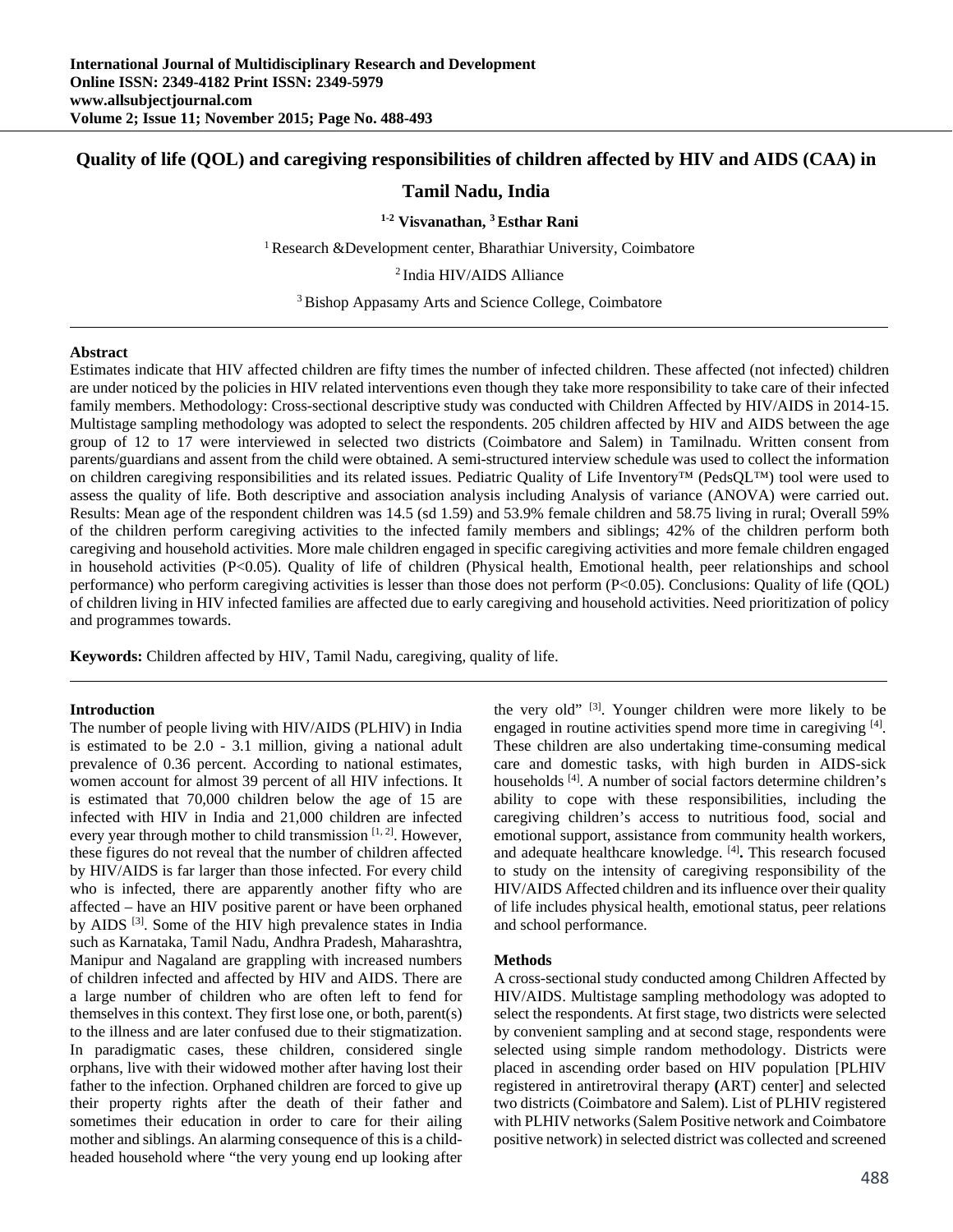based on the in inclusion criteria and finalised the sampling frame.

# **Study setting**

Study was conducted in Tamilnadu (Coimbatore and Salem). Data were collected during the month of December 2014- February 2015. HIV positive networks (Salem Positive network in Salem district and Coimbatore positive network in Coimbatore) in the selected districts were involved in study to select the respondents and get consent from the respondents.

### **Sample size**

205 children affected by HIV/AIDS were interviewed. Both male and female children were included in the study. Children' school going rate  $(86.9\%)$ <sup>[5]</sup> Was used to calculate sample size with precision of 5% with 95% CI.

# **Study tool**

Semi-structured interview schedule was used for data collection. The study tool has two parts. First part of the tool is on socio-economic conditions that were administered with the parent of the child as it has some questions related to HIV status. The second part of the tools was administered with the children. The second part of the tool consists of seven sections such as physical health, mental well-being, academic performance, involvement in work outside home, household chores, caregiving, and quality of life using Pedsqol  $[10]$ . Tool was pre-tested with the respondents and validated and ensured the flow of the interview schedule before collecting the data.

# **Data collection methodology**

Randomly selected respondents were approached with the help of Outreach worker of the PLHIV networks. Inclusion and exclusion criteria was followed to select the respondents. Major inclusion criteria for the study is "Children living with HIVinfected parent/s and /or siblings" that were considered at the first level of screening to finalise the sampling frame of the study. Both male and female children, who are between the age of 12 to 18 years and living with a HIV-infected father and/or mother were included in the study. Major exclusion Criteria was affected children' living with grandparents/relatives without infected members or living in residential care homes, orphanages and hostels.

# **Data analysis**

Researcher used Statistical Package for Social Science (SPSS) 20 for the statistical analysis of univariate (distribution, summary statistics), bivariate (t test for continuous variables and chi-square test for categorical variables) and ANOVA was done.

# **Ethics**

Bharathiar university doctoral committee has reviewed and approved the study and utmost care was provided to ensure ethics and confidentiality. Written informed consent was obtained from the parent or guardian and written assent was obtained from the respondents (children).

# **Findings/results**

# **Socio-demographic status of the respondent (Table-1)**

Mean age of the children is14.63 (sd: 1.6). 53.7% are Female Children and the remaining 46.3% are male children. 58% of the children from Village/rural and 42% are from Urban/town. The respondents' family living in the same place around 16 years (median year). 100 (49%) are living with both father and mother and 91 (44%) are living with mother (with or without siblings) only and 6 living with father (with or without siblings) only (3%) and 8 (4%) living with siblings and grandparents.

Education: 3.9% of the children studied upto primary, 34.6% studied middle school, 49.3% studied high school and senior secondary school, 7.8% studied diploma/certificate and 4.4% studied graduate and above.

Occupation: 88.3% are school going are studying, 5.9% are daily wage earner, 2.9% working in private company and 2.9% are staying at home or involved in small agricultural works.

41.5% of the children living with the family where 2 family members in addition to the respondent child, 34.1% with 3 and above family members and 24.4% with only one member. HIV situation in the family: 61.5% of the respondent living with the only one HIV Infected members in the family whereas 34.6% living with 2 infected family members and 2.4% with 3 infected family members. Of the infected family members only 5.9% are siblings and the remaining 94.1% are parents. Among those infected family members 91.7% are taking ART for their disease.

| <b>Variable</b>      |                                                   | Percentage $(N=205)$ |
|----------------------|---------------------------------------------------|----------------------|
| Gender               |                                                   |                      |
|                      | Male                                              | 46.3                 |
|                      | Female                                            | 53.7                 |
| Type of living place |                                                   |                      |
|                      | Rural/village                                     | 58.0                 |
|                      | Urban/Town                                        | 42.0                 |
| Parents              | Mother Alive                                      | 93.2                 |
|                      | <b>Father Alive</b>                               | 51.7                 |
| Education            |                                                   |                      |
|                      | Primary school(upto 5 <sup>th</sup> standard)     | 3.9                  |
|                      | Middle school $(6-8th$ standard) to               | 34.6                 |
|                      | Higher secondary $(9-12^{\text{th}} \text{ std})$ | 49.3                 |
|                      | Diploma/certificate                               | 7.8                  |
|                      | Graduate and above                                | 4.4                  |
| Occupation           | Private company employee                          | 2.9                  |
|                      | Daily wage earner                                 | 5.9                  |

**Table 1:** Socio demographic details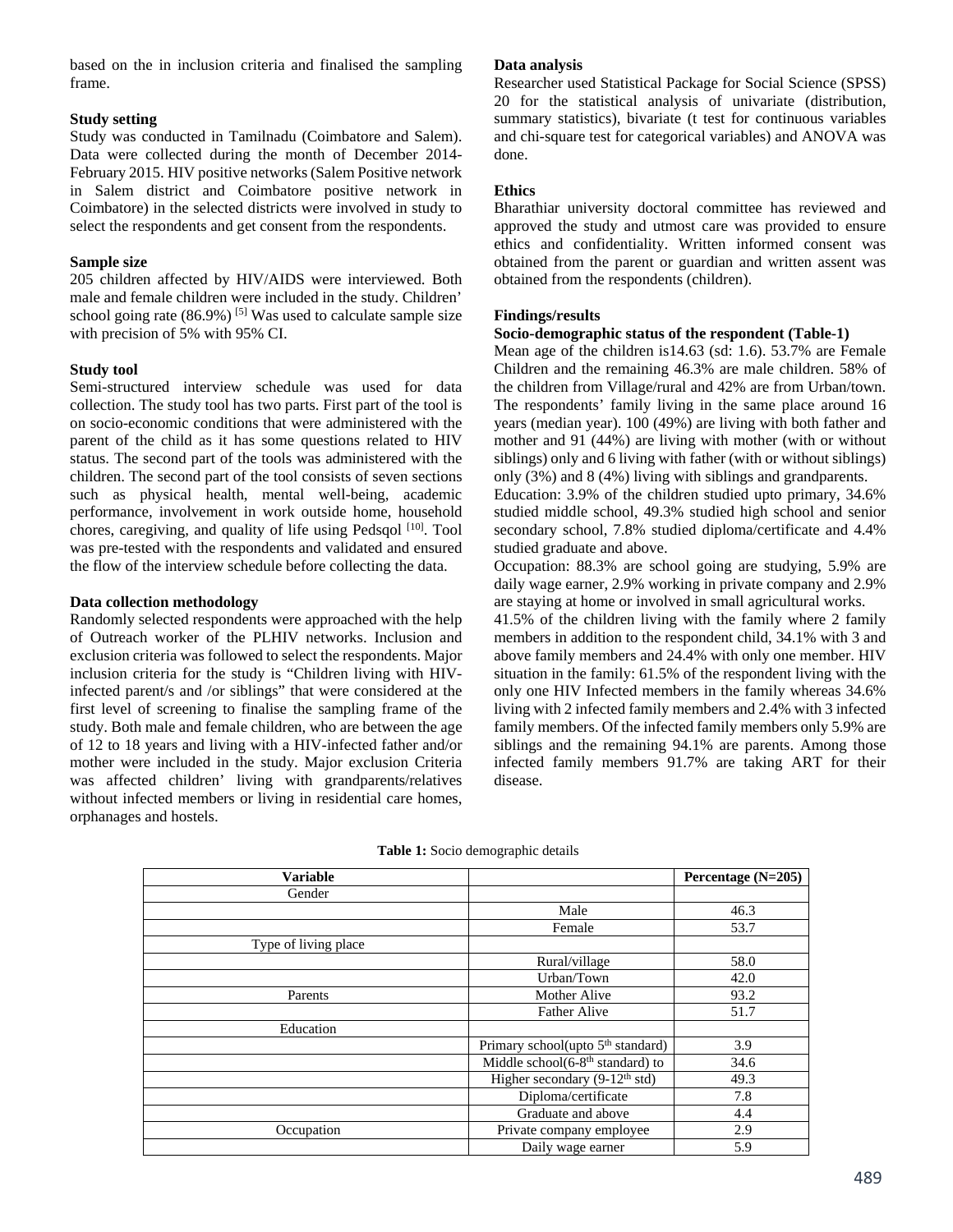|                                                       | Agriculture        | 0.5  |
|-------------------------------------------------------|--------------------|------|
|                                                       | Unemployed/at home | 2.4  |
|                                                       | Student            | 88.3 |
| Number of family members in the family (except child) | one                | 24.4 |
|                                                       | Two                | 41.5 |
|                                                       | Three              | 26.8 |
|                                                       | Four and above     | 7.3  |
| Number of HIV infected family members in the family   | One                | 61.5 |
|                                                       | Two                | 36.1 |
|                                                       | Three              | 2.4  |
| Families with Positive members                        |                    |      |
|                                                       | Parents positive   | 94.1 |
|                                                       | Siblings           | 5.9  |
| ART taking HIV members in the family                  |                    |      |
|                                                       | Yes                | 91.7 |
|                                                       | No                 | 8.3  |

**Caregiving activities (table-2)** 60.5% the children performed caregiving activities to their ill parents or siblings. Among those performing caregiving activities, they spent almost an hour per day for caregiving activities (Number of hours spent on caregiving in the past 7 days: 5.5 median hours spent on caregiving activities in the last 7days (Mean-7.0 hrs, sd: 6.2). Children also spent 2 days in a week for caregiving activities depends upon the caregiving activities and the situation of parents/siblings illness (maximum 48 hrs and minimum 1 hrs in a week). Among those who perform caregiving activities, 56.5% were supporting adherence to medication as they were engaged in giving medicines on time to ill person; 46.8% were feeding the ill person/s; 48.4% were taking/accompanying the ill parents/siblings to hospital;13.7% were engaged in cleaning bedsores/bed/cloths of ill person /helping ill parents or siblings to take bath.

**Table 2:** Care giving activities

| <b>Variable</b>                                      |                                               | n   | Percentage |
|------------------------------------------------------|-----------------------------------------------|-----|------------|
| Care giving activities                               |                                               |     |            |
|                                                      | Yes                                           | 124 | 60.5       |
|                                                      | No                                            | 81  | 39.5       |
| Median hours spent on care giving in the last 7 days |                                               | 124 | 5.5        |
| Types of care giving activities                      | Giving medicines on time to ill person        | 70  | 56.5       |
|                                                      | Feeding the ill person/s                      | 58  | 46.8       |
|                                                      | Taking/accompanying them to hospital          | 60  | 48.4       |
|                                                      | Cleaning bedsores/bed of ill person           |     | 4          |
|                                                      | Helping the ill person/s to take bath/bathing | 15  | 12.1       |

# **Quality of life children (Tables-3-9)**

Quality of life of the children was assessed using the Pedsqol and was associated with the socio-demographic variables including the caregiving and household chores activities. Table-3 shows the mean score of quality of life in domain wise. Overall quality of life score was 73.62. Physical domain mean score was 75.56, emotional QOL domain score was 69.12, peer relationships QOL domain mean score was 76.12 and educational QOL domain mean score was 74.57. When compare with other scores, emotional quality of life score was very less and peer relationship quality of life score was high. Educational quality of life score and physical quality of life score was in between.

Table-4 shows the Correlation between quality of life scores and age were tested and it was found that there is positive correlation between age and physical & peer relationships. Over all QOL is also positively correlated to the age. Children performing household chores is having less overall score when compare with children not doing household chores (p=0.08). Children performing caregiving activities is having statistically less score when compare with children not doing household chores ( $p < 0.001$ ).

Association of quality of life with socio-demographic variables including caregiving activities (Table-5, 6, 7, 8, 9): Anova analysis was carried out to find out the mean variation of overall

quality of life score among the socio-demographic variables. Male children have more overall QOL when compare with the female children. Children studied/studying middle class or less having almost equal score with the children studied/studying high school or above. Children are going for work is having less QOL score when compare with non-working children. Children performing household chores is having less qol score when compare with children not doing household chores (p=0.08). Children performing caregiving activities is having statistically less score when compare with children not doing household chores (p<0.001). Anova analysis was also carried out to find out the mean variation of quality of life score by Physical health, Emotional health, peer relationships and school performance among the socio-demographic variables. Physical health, Emotional health, peer relationships and school performance score was lower among who perform caregiving activities when compare with those does not perform (P<0.05).

**Table 3:** Quality of life

| <b>Variable</b>        | n   | Mean $(95\% \text{ CI})$ |
|------------------------|-----|--------------------------|
| Physical QOL           | 205 | 75.56                    |
| Emotional OOL          | 205 | 69.12                    |
| Peer Relationship QOL  | 205 | 76.12                    |
| <b>Educational OOL</b> | 187 | 74.57                    |
| Overall OOL            | 187 | 73.62                    |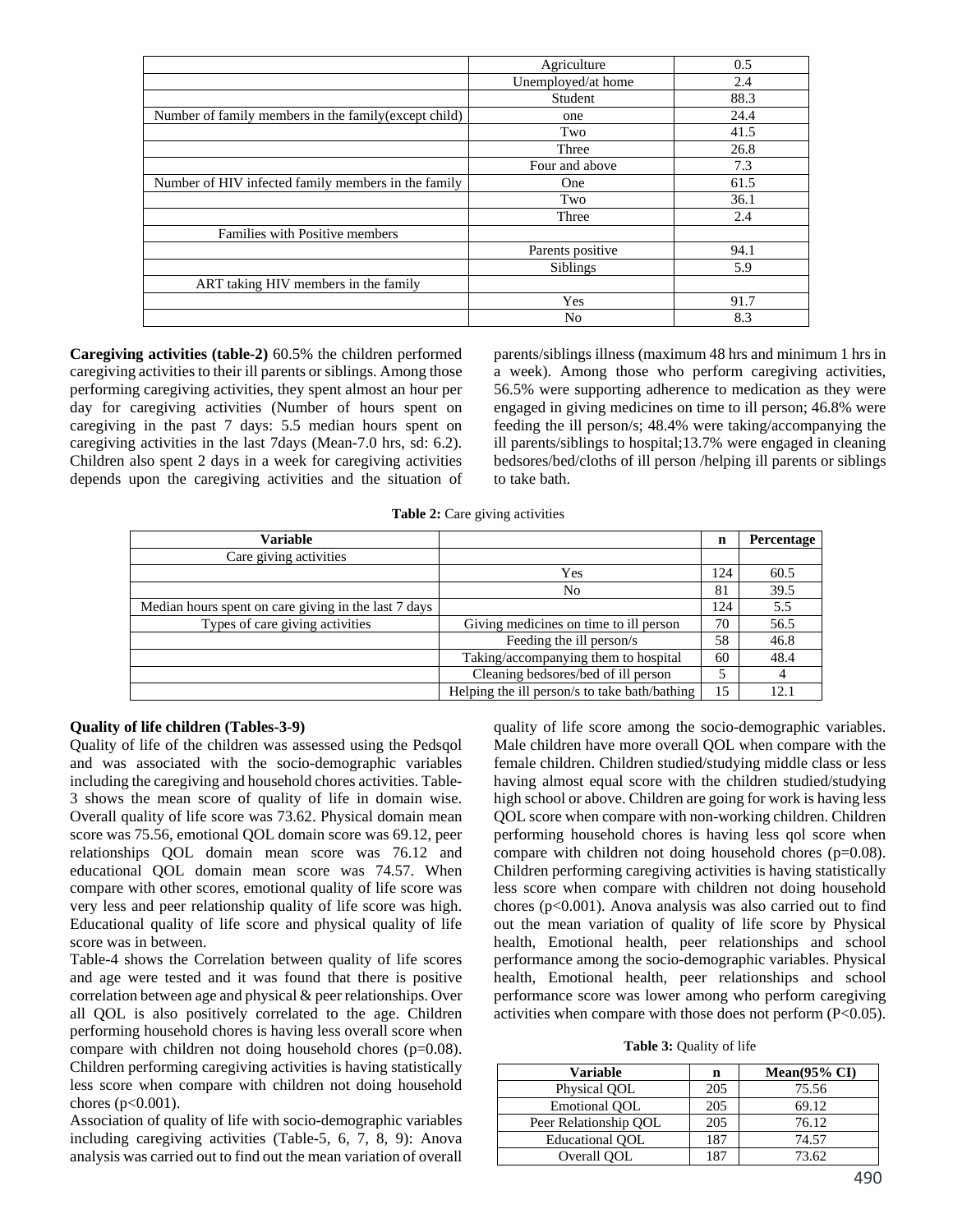# **Table 4:** Association of age with quality of life

| Variable               |     | Pearson's R value | P value    |
|------------------------|-----|-------------------|------------|
| Physical OOL           | 205 | 0.322             | $0.000***$ |
| Emotional OOL          | 205 | $-0.009$          | 0.985      |
| Peer Relationship OOL  | 205 | 0.205             | $0.003***$ |
| <b>Educational OOL</b> | 187 | 0.11              | 0.133      |
| Over all OOL           | 187 | 0.219             | $0.003***$ |

**Table 5:** Association of Overall Quality of life with socio-demographic variables and caregiving/household activities

| <b>Variable</b>        |                        | N   | Mean  |                    | 95% Confidence Interval for Mean | P Value |  |
|------------------------|------------------------|-----|-------|--------------------|----------------------------------|---------|--|
|                        |                        |     |       | <b>Lower Bound</b> | <b>Upper Bound</b>               |         |  |
| <b>Sex</b>             | Male                   | 82  | 74.21 | 70.96              | 77.46                            | 0.628   |  |
|                        | Female                 | 105 | 73.15 | 70.27              | 76.03                            |         |  |
|                        | Middle school and less | 76  | 73.84 | 70.63              | 77.05                            | 0.868   |  |
| Education              | High school and above  | 111 | 73.47 | 70.57              | 76.36                            |         |  |
| Work                   | Yes                    | 10  | 66.63 | 55.45              | 77.80                            | 0.125   |  |
|                        | No                     | 177 | 74.01 | 71.83              | 76.20                            |         |  |
| Household chores       | Yes                    | 100 | 71.86 | 69.11              | 74.62                            | 0.083   |  |
|                        | No                     | 87  | 75.63 | 72.29              | 78.97                            |         |  |
|                        | Yes                    | 110 | 70.53 | 68.00              | 73.06                            | 0.001   |  |
| Care giving activities | No                     | 77  | 78.03 | 74.47              | 81.59                            |         |  |

**Table 6:** Association of Physical QOL with sociodemographic variables and caregiving/household activities

| Variable               |                        | N   | <b>Mean</b> |                    | 95% Confidence Interval for Mean | P value |
|------------------------|------------------------|-----|-------------|--------------------|----------------------------------|---------|
|                        |                        |     |             | <b>Lower Bound</b> | <b>Upper Bound</b>               |         |
| <b>Sex</b>             | Male                   | 95  | 76.68       | 72.85              | 80.51                            | 0.408   |
|                        | Female                 | 110 | 74.60       | 71.38              | 77.82                            |         |
| Education              | Middle school and less | 79  | 73.69       | 69.74              | 77.65                            | 0.236   |
|                        | High school and above  | 126 | 76.74       | 73.57              | 79.91                            |         |
|                        | School going           | 188 | 74.88       | 72.32              | 77.45                            | 0.070   |
| School going status    | Drop out               | 17  | 83.09       | 74.27              | 91.91                            |         |
| House hold chores      | Yes                    | 111 | 74.07       | 70.60              | 77.54                            | 0.194   |
|                        | No                     | 94  | 77.33       | 73.83              | 80.83                            |         |
|                        | Yes                    | 124 | 73.59       | 70.35              | 76.83                            | 0.05    |
| Care giving activities | No                     | 81  | 78.59       | 74.84              | 82.33                            |         |

#### **Table 7:** Emotional quality of life

| <b>Variable</b>        |                        | N   | <b>Mean</b> |                    | 95% Confidence Interval for Mean | P value |  |
|------------------------|------------------------|-----|-------------|--------------------|----------------------------------|---------|--|
|                        |                        |     |             | <b>Lower Bound</b> | <b>Upper Bound</b>               |         |  |
| <b>Sex</b>             | Male                   | 95  | 71.16       | 66.92              | 75.40                            | 0.174   |  |
|                        | Female                 | 110 | 67.36       | 63.77              | 70.96                            |         |  |
| Education              | Middle school and less | 79  | 69.24       | 64.84              | 73.64                            | 0.946   |  |
|                        | High school and above  | 126 | 69.05       | 65.50              | 72.60                            |         |  |
|                        | School going           | 188 | 69.20       | 66.37              | 72.03                            | 0.849   |  |
| School going status    | Drop out               | 17  | 68.24       | 56.28              | 80.19                            |         |  |
| House hold chores      | Yes                    | 111 | 66.44       | 63.08              | 69.81                            | 0.036   |  |
|                        | No                     | 94  | 72.29       | 67.84              | 76.74                            |         |  |
| Care giving activities | Yes                    | 124 | 65.77       | 62.35              | 69.18                            | 0.003   |  |
|                        | No                     | 81  | 74.26       | 69.84              | 78.68                            |         |  |

# **Table 8:** Peer Relationship-quality of life

| Variable               |                        |     |       |                    | 95% Confidence Interval for Mean | P value |  |  |
|------------------------|------------------------|-----|-------|--------------------|----------------------------------|---------|--|--|
|                        |                        | N   | Mean  | <b>Lower Bound</b> | <b>Upper Bound</b>               |         |  |  |
| <b>Sex</b>             | Male                   | 95  | 71.16 | 66.92              | 75.40                            | 0.174   |  |  |
|                        | Female                 | 110 | 67.36 | 63.77              | 70.96                            |         |  |  |
| Education              | Middle school and less | 79  | 75.57 | 71.79              | 79.35                            | 0.730   |  |  |
|                        | High school and above  | 126 | 76.47 | 73.14              | 79.79                            |         |  |  |
| School going status    | School going           | 188 | 75.98 | 73.36              | 78.61                            | 0.717   |  |  |
|                        | Drop out               | 17  | 77.65 | 69.21              | 86.08                            |         |  |  |
| House hold chores      | Yes                    | 111 | 75.32 | 71.96              | 78.67                            | 0.489   |  |  |
|                        | No                     | 94  | 77.07 | 73.30              | 80.85                            |         |  |  |
|                        | Yes                    | 124 | 73.63 | 70.66              | 76.60                            | 0.014   |  |  |
| Care giving activities | No                     | 81  | 79.94 | 75.63              | 84.24                            |         |  |  |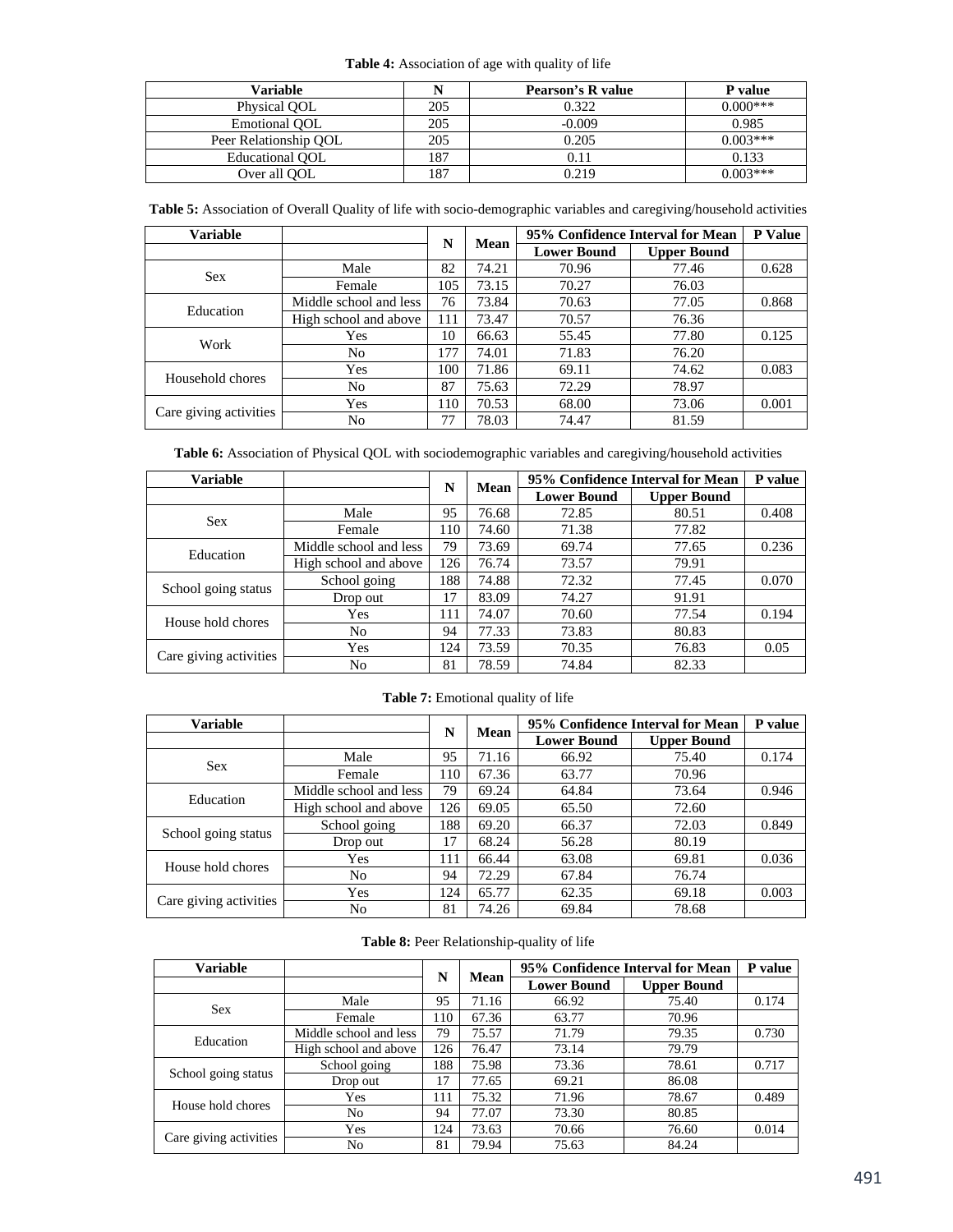**Table 9:** Educational quality of life

| <b>Variable</b>        |                        | N   | <b>Mean</b> |                    | 95% Confidence Interval for Mean |       |  |  |
|------------------------|------------------------|-----|-------------|--------------------|----------------------------------|-------|--|--|
|                        |                        |     |             | <b>Lower Bound</b> | <b>Upper Bound</b>               |       |  |  |
| <b>Sex</b>             | Male                   | 82  | 75.30       | 71.51              | 79.10                            | 0.615 |  |  |
|                        | Female                 | 105 | 74.00       | 70.55              | 77.45                            |       |  |  |
| Education              | Middle school and less | 76  | 76.18       | 72.26              | 80.11                            | 0.299 |  |  |
|                        | High school and above  | 111 | 73.47       | 70.13              | 76.81                            |       |  |  |
| Household chores       | Yes                    | 101 | 72.57       | 69.45              | 75.70                            | 0.091 |  |  |
|                        | No                     | 86  | 76.92       | 72.81              | 81.03                            |       |  |  |
|                        | Yes                    | 110 | 71.55       | 68.49              | 74.60                            | 0.004 |  |  |
| Care giving activities | No                     | 77  | 78.90       | 74.68              | 83.11                            |       |  |  |

# **Discussion and conclusion**

Majority of the children living with HIV infected family members are involved in caregiving activities and household activities as full time or part time in addition to their routine children school and social life. They take care of both infected parents and infected siblings. More male children were engaged in specific caregiving activities when compare with female children who were engaged in household activities when compare with the male children.

Girl children are more affected (low QOL) when compare with male children. As age increases, children learn to cope with their physical and peer relationship. More noticeably, children who were engaged in caregiving activities had low quality of life (Physical, emotional, Peer relationship and educational performance) which shows strong negative impact of early caregiving responsibility of children.

Overall children affected by HIV/AIDS are having less emotional QOL scores when compare with other domain scores. Children felt that it is quite stressful to care for adults who would be caring for them instead. They are often helpless and need psychosocial support /guidance from adults [6]. The mental health needs are tremendous among the affected children and further studies on mental health of children affected by AIDS will help in designing interventions to help children cope up with the stress of taking up an adult role at a tender age <sup>[5]</sup>.

Peer relationship of caregiving children also affected. Peer relationship were significantly and positively associated with psychological resilience of children even after controlling for the potential confounding factors, such as children's age, gender, and socio-economic status. The main effects of positive peer relationship on psychological resilience were significant [6].

In terms of educational performance, affected children are studying higher class are managing their education when compare with children studying lesser class as children studied/studying middle class or less having less score with the children studied/studying high school or above. With age or time children develop resilience. Children performing household chores is also facing challenges to meet the educational requirements as they have less score when compare with children not doing household chores in addition to the caregiving activities. Children are undertaking time-consuming medical care and domestic tasks, with high burden in AIDSsick households. Adult AIDS-sickness in the home seems to impact child education  $[7]$ . The main responsibilities of the children caring for parents on ART were intimate care and nursing, household duties, and income-generating activities. To conclude, there is an urgent need for to provide holistic support to the affected by HIV in particular, to consider the hardships

and coping strategies of children who live with a parent on ART [6, 8, 9]. 'Children/Young Carers' are an important group to consider in policy and planning which government, civil society needs to provide due importance [7] as their overall quality of life is affected due to their caregiving responsibility.

# **Acknowledgement**

I am grateful to Bharathiar University and Bishop Appasamy Arts & Science College for providing opportunity to carry out project under PhD course. I thank very much to the Doctoral committee of Bharathiar University, Department of social work for the guidance and approval of the study. I sincerely thank my guide Mrs. Estar Rani for her continuous tireless guidance and support on this. I thank my working organization India HIV/AIDS Alliance and colleagues for supporting me to carry out this study. I also thank the Salem positive network and Coimbatore positive network and their staff who supported me on data collection. My sincere thanks go to the respondents (parents and children) for their participation in the study. I also thank my friends and family members for their continuous support and motivation to complete this study.

#### **References**

- 1. Annual report 2014-2015, National AIDS Control organization, 2015.
- 2. HIV estimates 2012, National AIDS control organisation, 2012.
- 3. Anant Kumar, Toni Schofield. Orphan and Vulnerable Children: health policy interventions in India, Journal of Health and Development. 2008; 4(1-4):1.
- 4. Addressing the Needs of HIV- Infected Children and Families of Tamil Nadu: The Two-Year Evaluation Report of the Tamil Nadu Family Care Continuum (TNFCC) Program, Duke Global Health Institute, and Duke University April 2009.
- 5. A situational analysis of child-headed households and Community foster care in tamil nadu and andhra Pradesh States, india-A study conducted by India HIV/AIDS Alliance and Tata Institute of Social Science, 2006.
- 6. P Chi. Resilience and positive peer relationship of children affected by HIV/AIDS in China. 19th International AIDS Conference Abstract no. WEPE352.
- 7. L Cluver. Child education impacts of living in an AIDSaffected home. AIDS 2010 - XVIII International AIDS Conference: Abstract no. CDD0993).
- 8. D OlemaKani. Responding to the needs of children as care givers: a case of Good Samaritan Youth Initiative (GSYI). AIDS 2010 - XVIII International AIDS Conference Abstract no. THPE0726.